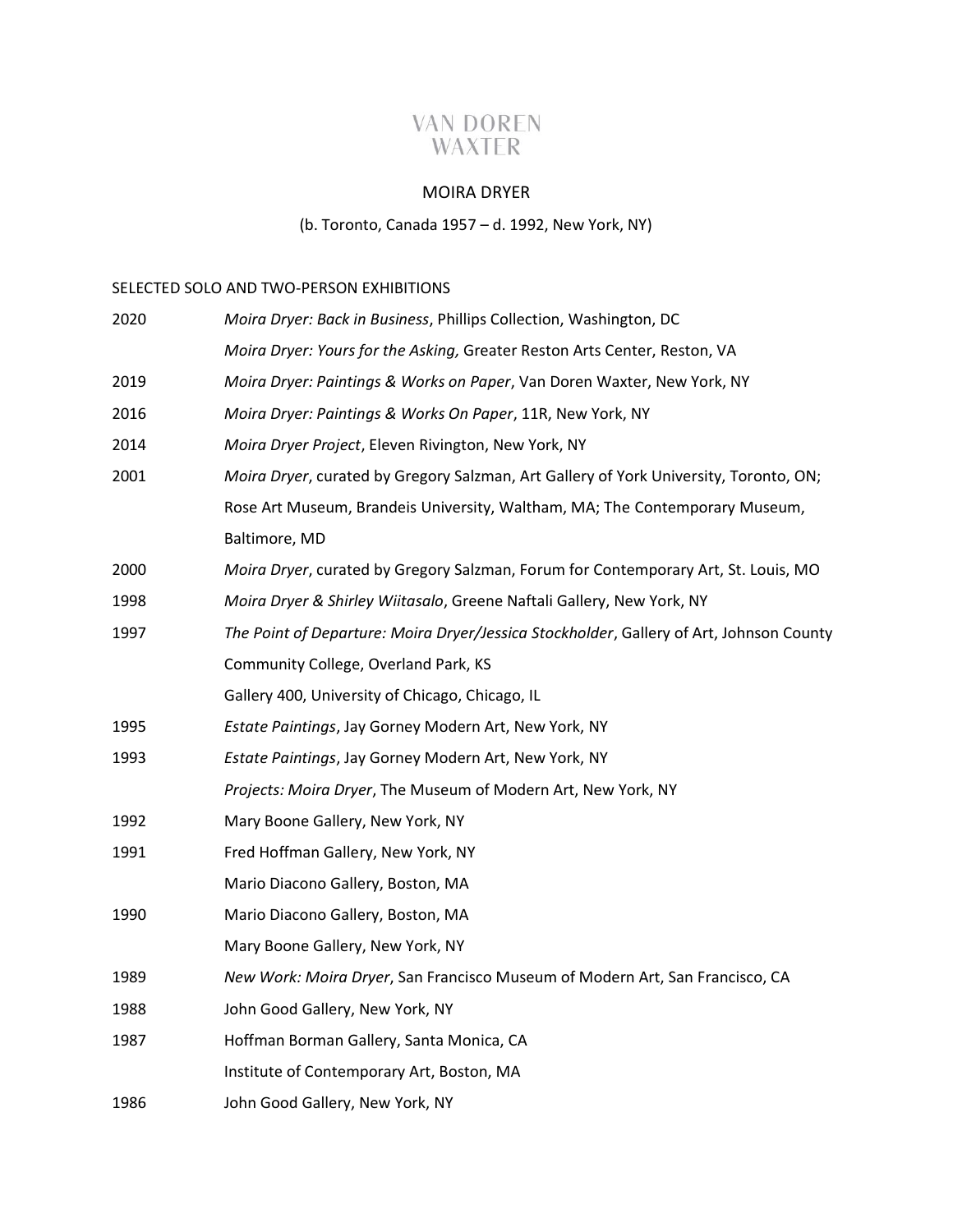#### SELECTED GROUP EXHIBITIONS

| 2022 | 9th Street and Beyond: 70 Years of Women in Abstraction, Hunter Dunbar, New York, NY     |
|------|------------------------------------------------------------------------------------------|
| 2019 | Chroma, Van Doren Waxter, New York, NY                                                   |
| 2018 | Crossroads: Carnegie Museum of Art's Collection, 1945 to Now, Carnegie Museum of Art,    |
|      | Pittsburgh, PA                                                                           |
| 2017 | Fast Forward: Paintings from the 1980s, Whitney Museum of American Art, New              |
|      | York, NY                                                                                 |
| 2016 | 11R, New York, NY                                                                        |
| 2015 | Plywood, Etc., James Barron Art, Kent, CT                                                |
| 2014 | Moira Dryer, Elizabeth Murray, Alan Shields, Eleven Rivington, New York, NY              |
| 2013 | I, YOU, WE, Whitney Museum of American Art, New York, NY                                 |
|      | Four Women and a Kosuth, James Barron Art, New York, NY                                  |
| 2011 | The Indiscipline of Painting: International Abstraction from the 1960s to Now, Tate St.  |
|      | Ives, Cornwall, England; Mead Gallery, Warwick Arts Centre, University of Warwick,       |
|      | Coventry, England                                                                        |
|      | Circa 1986, The Hudson Valley Center for Contemporary Art, Peekskill, NY                 |
|      | A Painting Show, Harris Lieberman, New York, NY                                          |
| 2008 | Charismatic Abstraction, curated by Don Desmett, The Richmond Center for Visual Arts,    |
|      | Western Michigan University, Kalamazoo, MI                                               |
| 2006 | Women's Work: Paintings 1970-1990, Greenberg Van Doren, New York, NY                     |
|      | Hunters & Gatherers: The Art of Collecting, The Shore Institute of the Contemporary Arts |
|      | (SICA), Asbury Park, NJ                                                                  |
| 2005 | The Painted World, MoMA PS1, New York, NY                                                |
| 2001 | As Painting: Division and Displacement, curated by Philip Armstrong, Laura Lisbon, and   |
|      | Stephen Melville, Wexner Center for the Arts, Columbus, OH                               |
|      | Side Show, curated by Augusto Arbizo, Lawrence Rubin-Greenberg Van Doren Fine Art,       |
|      | New York, NY                                                                             |
| 2000 | D, curated by Robert Nickas, Sandra Gering Gallery, New York, NY                         |
| 1999 | The Stroke: An Overview of Contemporary Painting, curated by Ross Bleckner, Exit Art,    |
|      | New York, NY                                                                             |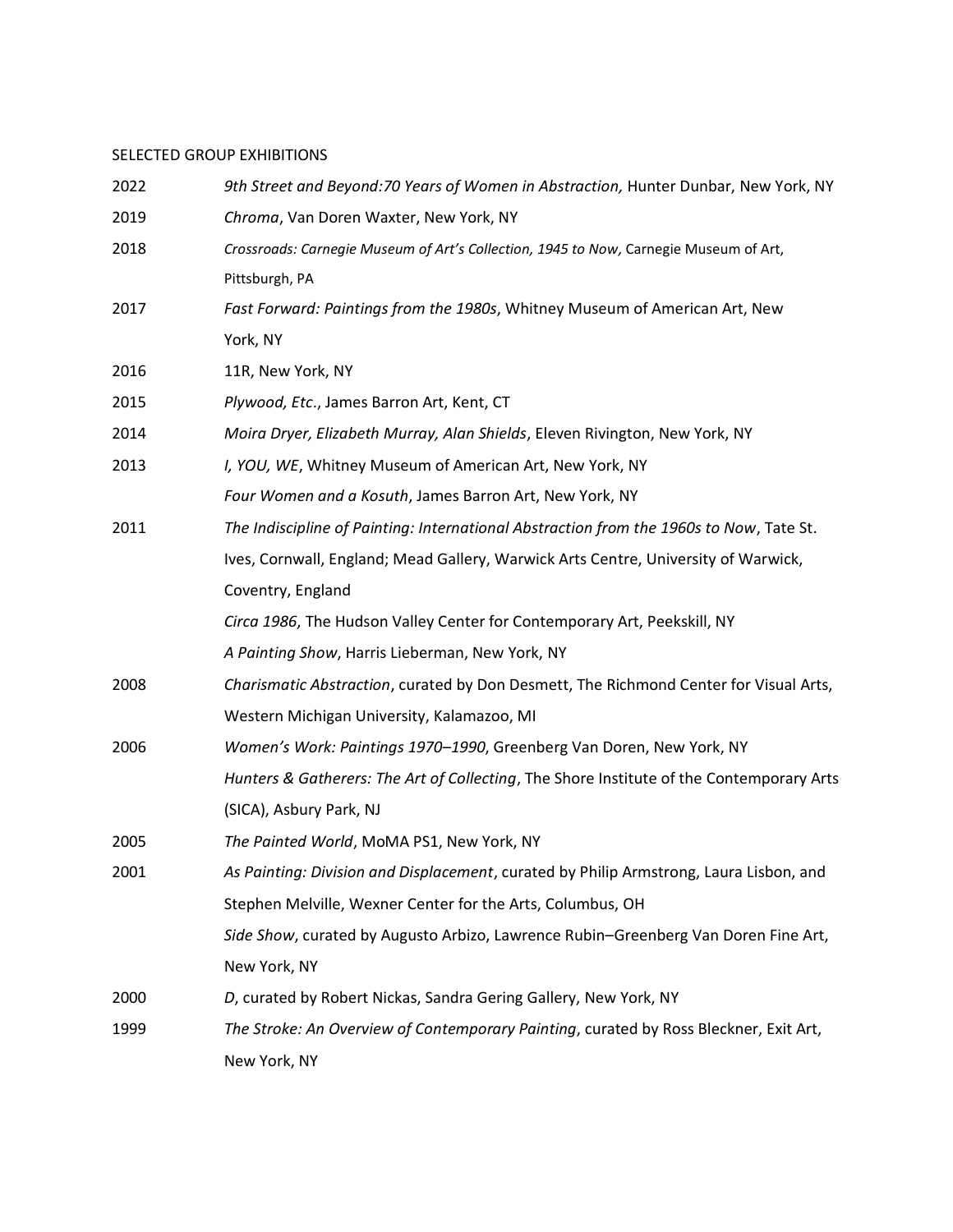| 1998 | Shirley Wiitasalo & Moira Dryer, Greene Naftali Gallery, New York, NY Jay Gorney         |
|------|------------------------------------------------------------------------------------------|
|      | Modern Art, New York, NY                                                                 |
|      | Cleveland Collects Contemporary Art, The Cleveland Museum of Art, Cleveland, OH          |
| 1997 | Coming Home Again, School of Visual Arts alumni exhibition, curated by Jeanne Siegel,    |
|      | Visual Arts Gallery, New York, NY                                                        |
|      | After the Fall: Aspects of Abstract Painting since 1970, curated by Lily Wei, Newhouse   |
|      | Center for Contemporary Art, Snug Harbor Cultural Center, Staten Island, NY              |
| 1996 | Some Recent Acquisitions, The Museum of Modern Art, New York, NY                         |
|      | Playpen & Corpus Delirium, Kunsthalle Zürich, Zürich, Austria                            |
|      | Reconditioned Abstraction, curated by Martin Ball, Forum for Contemporary Art, St.       |
|      | Louis, MO                                                                                |
|      | Painting in an Expanding Field, organized by Saul Ostrow, Usdan Gallery, Bennington      |
|      | College, Bennington, VT                                                                  |
|      | Natural Process, Center Gallery, Bucknell University, Lewisberg, PA; Williams Center for |
|      | the Arts, Lafayette College, Easton, PA                                                  |
| 1995 | Pittura/Immedia: Malerei in den 90er Jahren, Neue Galerie am Landesmuseum                |
|      | Joanneum, Graz, Austria                                                                  |
|      | A Selected Survey, 1983-1995, Pat Hearn Gallery, New York, NY                            |
| 1994 | New York Abstract Painting, Salvatore Ala Gallery, New York, NY                          |
| 1993 | Italia-America: L'astrazione ridefinita, Galleria Nazionale d'Arte Moderna, San Marino,  |
|      | Italy                                                                                    |
| 1992 | Abstract Painting 1992, Schmidt Contemporary Art, St. Louis, MO                          |
| 1991 | Moira Dryer/Roni Horn/Sherrie Levine, Hiram Butler Gallery, Houston, TX                  |
| 1990 | Group Exhibition, Lawrence Oliver Gallery, Philadelphia, PA                              |
| 1989 | A Decade of American Drawing: 1980-89, Daniel Weinberg Gallery, Sant Monica, CA          |
| 1988 | Lawrence Oliver Gallery, Philadelphia, PA                                                |
|      | The Other Painting, Royal Canadian Academy of Arts Gallery, Toronto, ON                  |
|      | The Image of Abstraction, The Museum of Contemporary Art, Los Angeles, CA                |
|      | Tom Cugliani Gallery, New York, NY                                                       |
|      | In Side, Barbara Krakow Gallery, Boston, MA                                              |
|      | School of Visual Arts Alumni Exhibition, Leo Castelli Gallery, New York, NY              |
|      | Pat Hearn Gallery, New York, NY                                                          |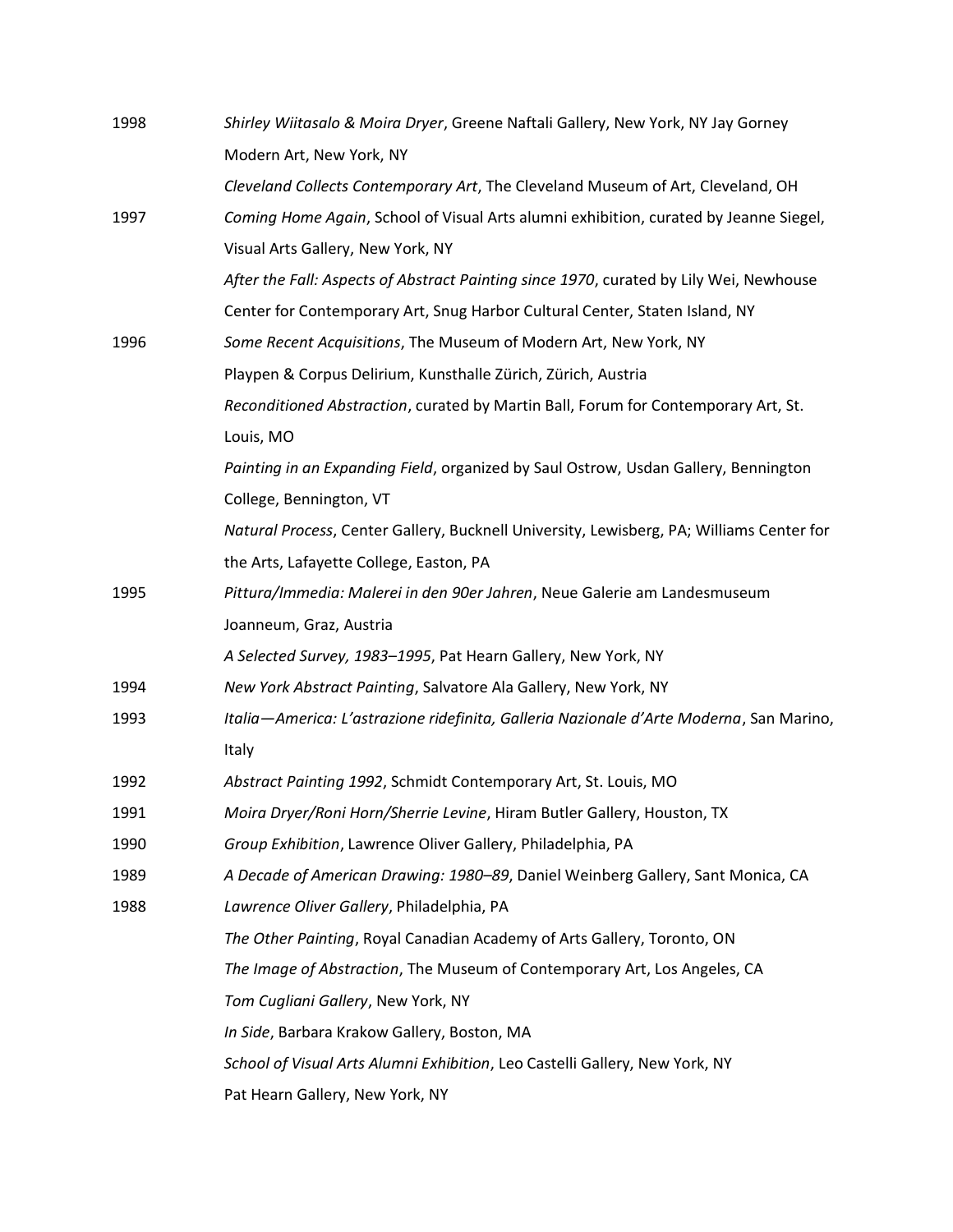|      | Ironic Abstraction, University of Southern Florida Art Galleries, Tampa, FL            |
|------|----------------------------------------------------------------------------------------|
| 1987 | Stimulation, John Good Gallery, New York, NY                                           |
|      | Grand Design, Proctor Art Center, Bard College, Annandale-on-Hudson, NY                |
|      | True Pictures, New York Studio School, New York, NY                                    |
|      | Jennifer Bolande, Moira Dryer, Annette Lemieux, Lawrence Oliver Gallery, Philadelphia, |
|      | PA                                                                                     |
| 1986 | Selections, Artists' Space, New York, NY                                               |
|      | Paintings/Objects, Postmasters Gallery, New York, NY                                   |
|      | Recent Abstract Painting, John Good Gallery, New York, NY                              |
|      | Cash/Newhouse Gallery, New York, NY                                                    |
|      | Supermannerism, curated by Klaus Ottmann, Davies Long Gallery, Los Angeles, CA         |
| 1985 | New American Abstraction, John Good Gallery, New York, NY                              |
| 1984 | New York, New Work, The New Museum of Contemporary Art, New York, NY                   |
| 1983 | Limbo Lounge, New York, NY                                                             |
| 1982 | Visionary Landscape, P.S. 122, New York, NY                                            |
|      | YYZ Gallery, Toronto, ON                                                               |
|      | White Room, White Columns, New York, NY                                                |
| 1981 | Visual Arts Gallery, New York, NY                                                      |
| 1980 | Proposal Gallery, Baltimore, MD                                                        |
|      | Group Material, New York, NY                                                           |
|      |                                                                                        |

#### BIBLIOGRAPHY

| 2020 | Schwabsky, Barry, "Playful & Philosophical: The Paintings of Moira Dryer," The New York |
|------|-----------------------------------------------------------------------------------------|
|      | Review of Books, April 27                                                               |
|      | Ables, Kelsey, "Moira Dryer's art of expectancy, at the Phillips Collection and Greater |
|      | Reston Arts Center," The Washington Post, February 27                                   |
|      | Plagens, Peter, "'Moira Dryer: Back in Business' Review: A Semi-Open Secret More Fully  |
|      | Revealed," The Wall Street Journal, February 22                                         |
| 2019 | Rhodes, David, "Moira Dryer:Paintings & Works on Paper," The Brooklyn Rail, May         |
|      | Farago, Jason, "Over 40 Art Shows to See Right Now," The New York Times, April 26       |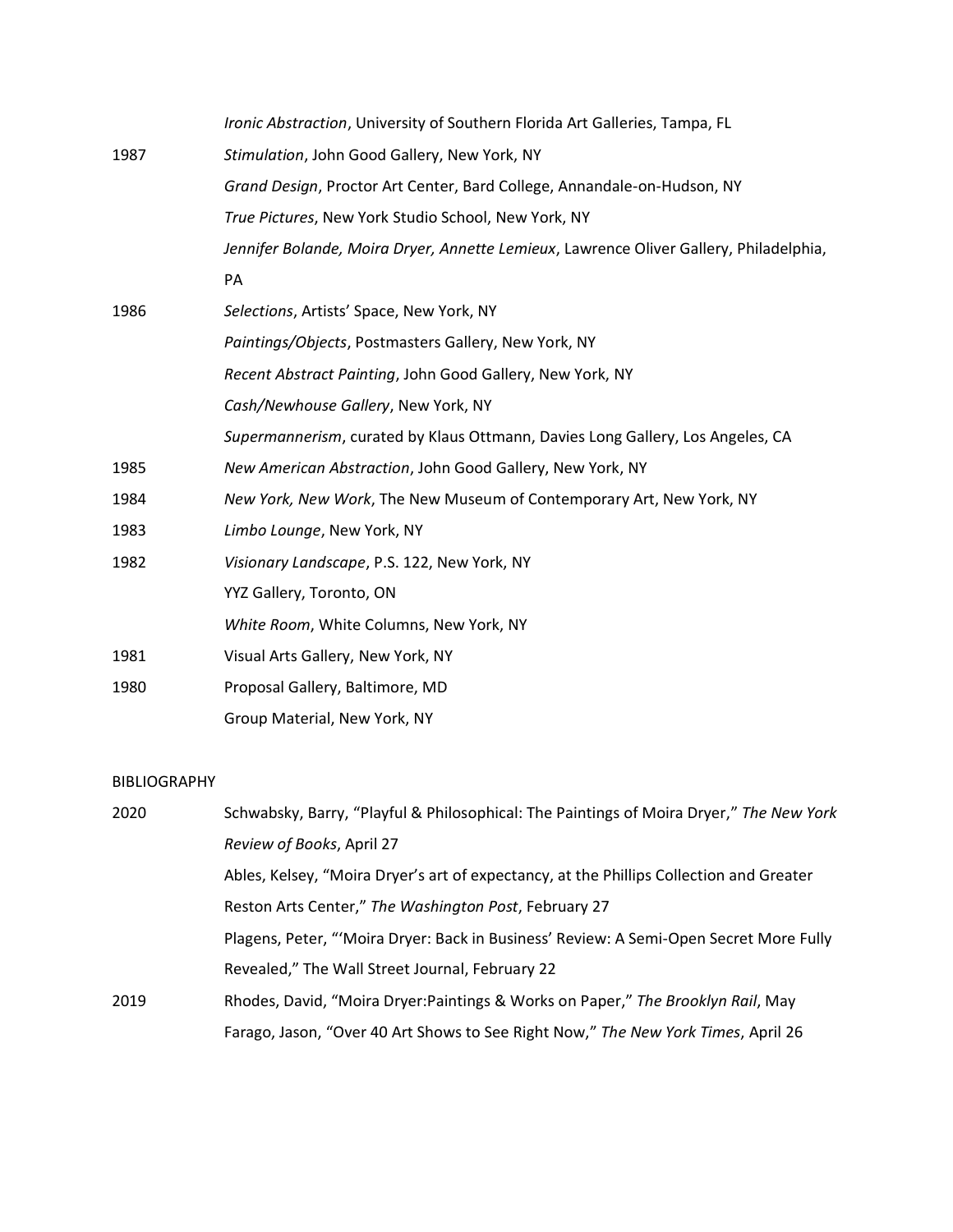| 2017 | Schjeldahl, Peter, "The Joy of Eighties Art," The New Yorker, February                   |
|------|------------------------------------------------------------------------------------------|
|      | Micchelli, Thomas, "The Use and Abuse of Paint: 'Fast Forward at the Whitney,"           |
|      | Hyperallergic, January                                                                   |
|      | Smith, Roberta, "Painting From the 1980s, When Brash Met Flash," The New York Times,     |
|      | February 9                                                                               |
|      | "Fast Forward: Painting From the 1980s," Muse Magazine, January                          |
| 2016 | Cohen, David, "Artcritical Pick: Moira Dryer at 11R," Artcritical, January 13            |
|      | Halle, Howard, "Critic's Picks: Moira Dryer," Time Out New York, January 13, p. 52       |
| 2014 | "Moira Dryer Project," Modern Painters, May, p. 108                                      |
|      | Warner, Emily, "Eleven Rivington Focuses on the Late Moira Dryer," The Village Voice,    |
|      | February 19                                                                              |
|      | Saltz, Jerry, "Shaking Up the Minimalists: The short, sharp career of Moira Dryer," New  |
|      | York, January 17-24, p. 149                                                              |
|      | Smith, Roberta, "Art in Review: Moira Dryer Project," The New York Times, January 16,    |
|      | p. C26                                                                                   |
|      | "Moira Dryer Project," Time Out New York, January 9-15, p. 32                            |
|      | "Moira Dryer Project," The New Yorker, February 3                                        |
| 2013 | Barron, James, "Interview: Ross Bleckner," August                                        |
| 2012 | Rhodes, David, "A Letter to Moira Dryer from David Rhodes," The Brooklyn Rail, April 2   |
| 2011 | Sturgis, Daniel and Martin P. Clark. The Indiscipline of Painting. London: Tate Gallery  |
|      | Publishing Limited.                                                                      |
| 2008 | Charismatic Abstraction. Kalamazoo: Western Michigan University.                         |
| 2001 | Schwabsky, Barry, "Art Gallery of York University," Artforum, March 1                    |
| 1998 | Hinson, Tom E., and Carolyn S. Jirousek. Cleveland Collects Contemporary Art. Cleveland: |
|      | Cleveland Museum of Art.                                                                 |
| 1997 | Ostrow, Saul. The Point of Departure: Moira Dryer, Jessica Stockholder. Overland Park:   |
|      | The Gallery.                                                                             |
|      | Wei, Lily. After the Fall: Aspects of Abstract Painting since 1970.                      |
| 1994 | Cotter, Holland, "Moira Dryer: Dream Dirges," Art in America, November, 110-115          |
|      | Wood, Carol, "Free-For-All Formalism," The New Examiner, November, 26-30                 |
|      | Schjeldahl, Peter. Columns & Catalogues. Great Barrington: The Figures.                  |
|      | Schwabsky, Barry, "Moira Dryer," Artforum, April, 98                                     |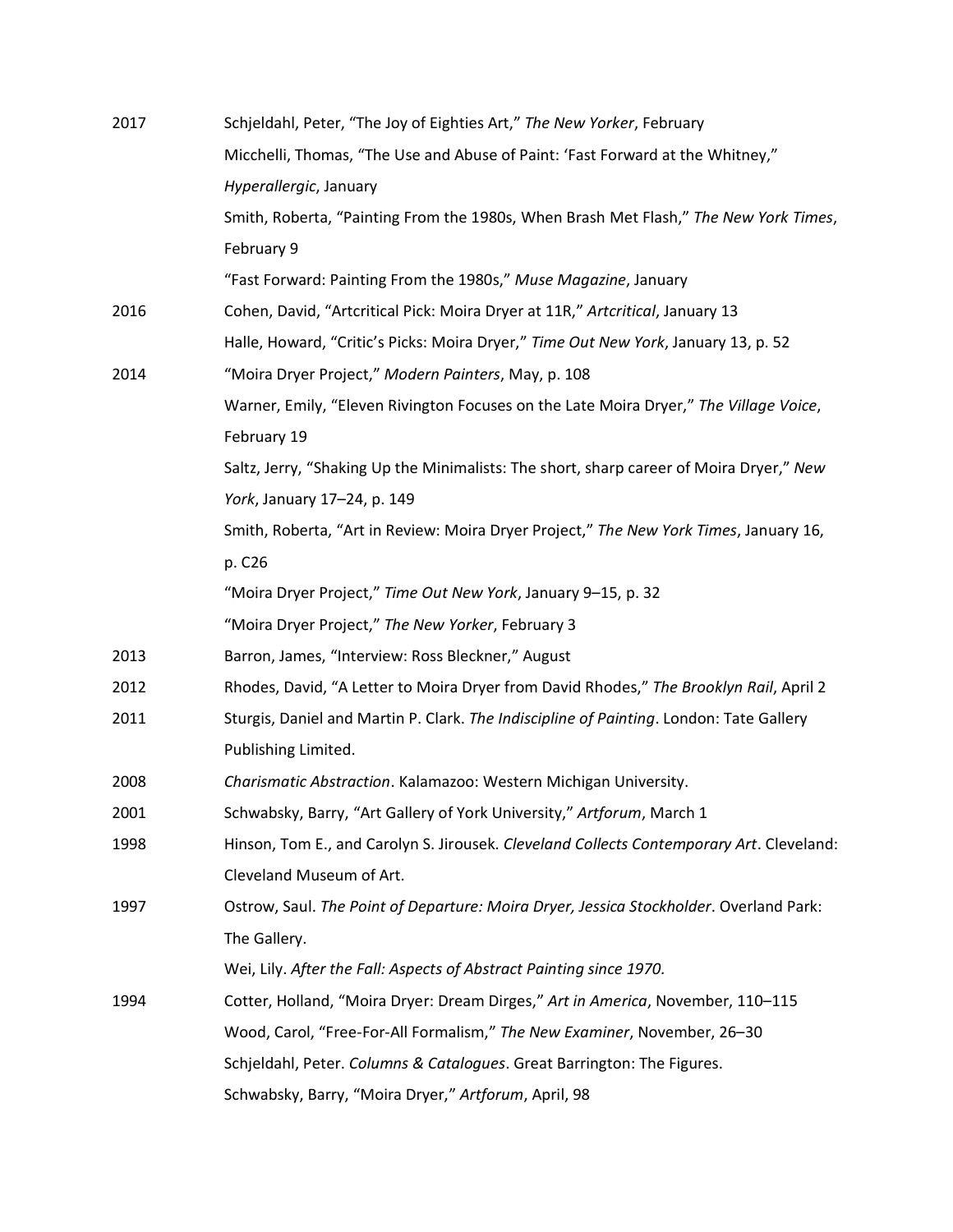| 1993 | Schjeldahl, Peter, "Moira Dryer: Shining Through," The Village Voice, December 21, 103 |
|------|----------------------------------------------------------------------------------------|
|      | Storr, Robert, "Projects: Moira Dryer," MoMA Magazine, Fall, 16-17                     |
|      | Knafo, Robert, "Moira Dryer at Jay Gorney," Art+Auction, November                      |
|      | Storr, Robert. Projects 42: Moira Dryer. New York: The Museum of Modern Art.           |
|      | Smith, Roberta, "Projects 42: Moira Dryer," The New York Times, October 15             |
|      | Corris, Michael, and Robert Nickas, "Punishment and Decoration: Art in the Age of      |
|      | Militant Superficiality," Artforum, April, 78-83                                       |
| 1992 | Schjeldahl, Peter, "Moira Dryer," Canadian Art, Summer                                 |
|      | Brooks, Rosetta, "Moira Dryer: Dream Catchers," Artforum, April, 78-83                 |
|      | Westfall, Stephen, "Moira Dryer," Art in America, June, 105                            |
|      | Malloy, Nancy, "Moira Dryer," Art News, April, 114-15                                  |
|      | Madoff, Steven Henry, "A New Lost Generation," Art News, April, 72-77                  |
|      | Smith, Roberta, "Moira Dryer," The New York Times, February 14, C21                    |
| 1991 | Dryer, Moira, "An Emotive Identity," Tema Celeste, October, 82                         |
|      | McKenna, Kristin, "Abstract Works from Moira Dryer," Los Angeles Times, April 5, F15   |
| 1990 | Bankowsky, Jack, "Moira Dryer," Contemporanea, April, 98                               |
|      | Schwabsky, Barry, "Moira Dryer," Arts Magazine, April, 87                              |
|      | Rimanelli, David, "Moira Dryer," Artforum, April, 176-77                               |
|      | Johnson, Ken, "Moira Dryer," Art in America, April, 260-61                             |
|      | Sundell, Margaret, "Moira Dryer," Seven Days, January 31, 52                           |
|      | Plagens, Peter, "Keepers of the Faith," Newsweek, January 22, 58-59                    |
|      | Kimmelman, Michael, "Moira Dryer," The New York Times, January 19, C26                 |
|      | Schjeldahl, Peter. "Remembered Life." In Moira Dryer. New York: Mary Boone Gallery.    |
| 1989 | Ottman, Klaus, "Moira Dryer," Journal of Contemporary Art, Spring/Summer,              |
|      | Muchnic, Suzanne, "Two Views of the Revival of the Abstract," Los Angeles Times,       |
|      | January 24, 5                                                                          |
|      | Moira Dryer: New Work. San Francisco: SFMOMA.                                          |
| 1988 | Gilbert-Rolfe, Jeremy, "Beyond Absence: Mary Boochever and Moira Dryer return a        |
|      | notion of being to abstraction," Arts Magazine, October, 52-61                         |
|      | Siegel, Jeanne, "Moira Dryer," Arts Magazine, June, 95                                 |
|      | Gilbert-Rolfe, Jeremy, "Nonrepresentation in 1988: Meaning-Production Beyond the       |
|      | Scope of the Pious," Arts Magazine, May, 30-39                                         |